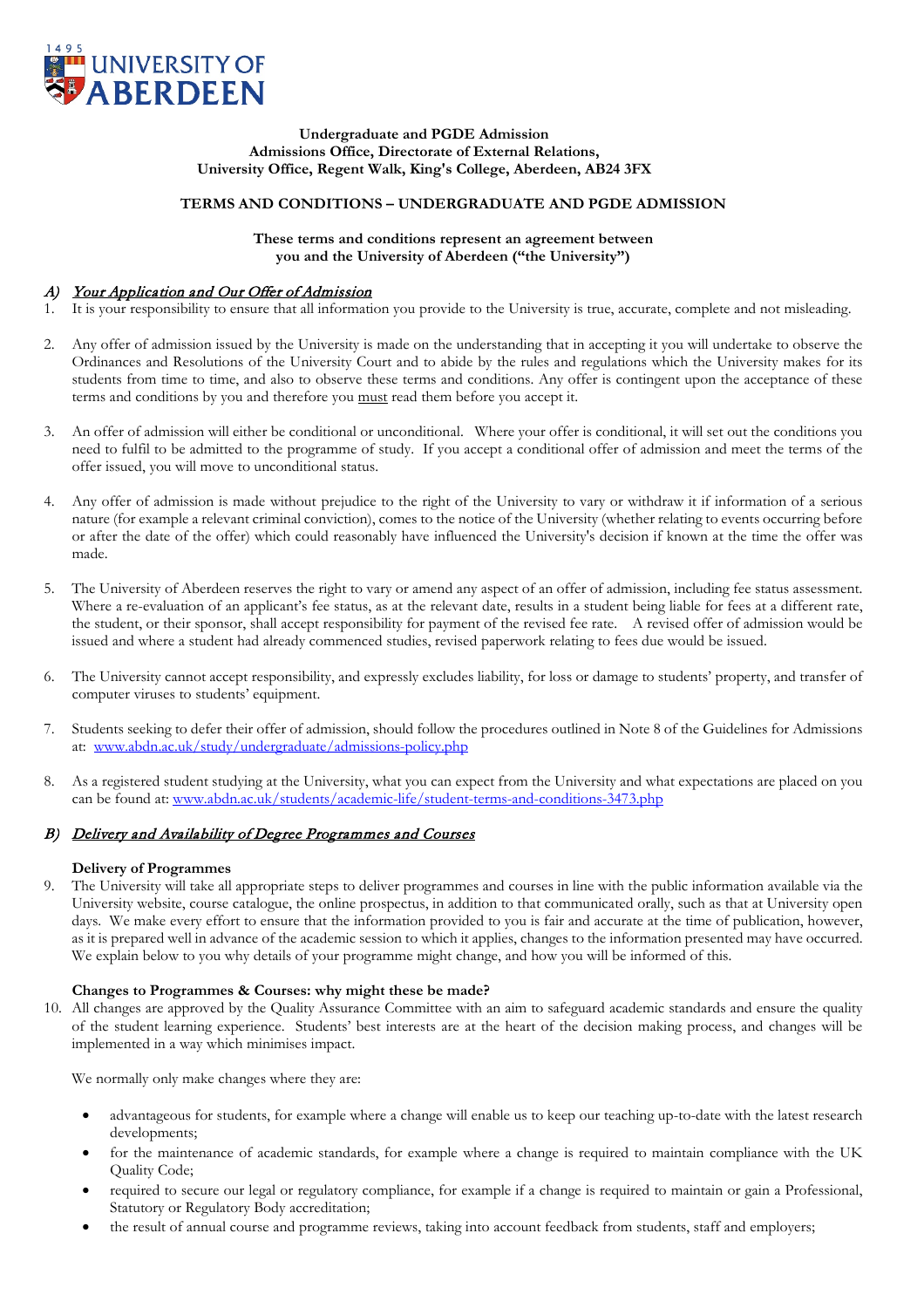• due to changes in staffing, for example, due to staff illness or staff departures where the specialist nature of teaching means it is not possible to cover from existing resources and alternative courses are not available.

If changes occur we will ensure that the range of courses available for you to choose from delivers the published learning aims and outcomes of the programme for which you are enrolled.

#### **Minor Changes to Programmes and Courses**

11. A minor change is a small adjustment that does not impact significantly on the student learning experience. An example of this would be the inclusion of a new optional course, a replacement course, or a change in method of assessment. Where the changes are minor, they will be reflected through routine online publications; the University Calendar, Course Catalogue, and the online prospectus, all of which are updated annually.

#### **Major Changes to Programmes and Courses**

12. A major change could be the removal of, or change to, a prescribed course, a change in programme title, or, if necessary, the withdrawal of a programme. Changes to courses will be reflected through routine online publications; the University Calendar, Course Catalogue, and the online prospectus, all of which are updated annually. Students will be advised to check these online publications annually, in order to ensure that they are aware of any such changes.

We try to run all programmes we advertise and for which we have made offers. However, on very rare occasions we may need to discontinue or suspend a programme if the number of students who have applied for the programme is insufficient to make the programme viable, or if there is a change to the law, regulatory framework or Professional, Statutory and Regulatory Body requirement which we are unable to meet. If such an instance occurs we will inform applicants as soon as possible, explaining the reasons for doing so, and will endeavour to offer you a suitable alternative programme.

If the title of your programme undergoes any change, we will write to you explaining why and to provide information on the content of the degree.

#### **Course Availability**

- 13. Many of our programmes offer students flexibility of study, with optional courses to choose from. However, while every student will be able to take appropriate courses in the programme for which they are registered, we cannot guarantee that all course options will always be available to students who are qualified to take them. This may be because some options offered are subject to minimum levels of demand or have a limit on the number of students they are able to take. Combinations of optional courses are subject to timetabling constraints, and so the combination of courses you may have previously considered my not be possible to fit together.
- 14. Admission to individual courses within any degree, diploma or certificate or programme is subject to the satisfaction of academic prerequisites and, where course numbers are restricted, to the availability of places. ERASMUS and other full-time non-graduating students, whose native language is not English, wishing to register for courses at Level 3 in English, may be required to sit a diagnostic test before being permitted to register for such courses.

## C) Visa Requirements

- 15. Any offer of admission made to a student will be based on academic reasons. For those requiring a Student Visa to study at the University of Aberdeen, the offer of admission does not guarantee that the University is prepared to sponsor a student under the Student Visa Scheme and to issue a Confirmation of Acceptance of Studies number (CAS).
- 16. The University of Aberdeen reserves the right to withdraw a CAS. In such cases the student will be notified of the withdrawal and the reasons.
- 17. Re-admissions to study for students who will need a Student visa. Any offer of re-admission made to a student will be based on academic reasons. The offer of re-admission does not therefore mean that the University will be able to issue at CAS which a student would need to obtain in order to apply for a Student visa.
- 18. The decision on whether to issue a CAS can only be made when the University has gone through a screening process of a student's immigration history, and other criteria required by UK Visas & Immigration (UKVI).

## D) English Language Requirements

19. Students whose native language is not English or students who are from a country not recognised by the University as English speaking, will be required to demonstrate, by way of a valid English Language test result, proficiency in the comprehension and use of English language. Information on accepted English Language tests can be found at: of English language. Information on accepted English Language tests can be found at: [www.abdn.ac.uk/study/international/undergraduate-degrees-english-requirements-268.php](http://www.abdn.ac.uk/study/international/undergraduate-degrees-english-requirements-268.php) If, following admission, students do not demonstrate proficiency to a satisfactory standard they may be directed to attend classes in the University's Language Centre until they have reached an acceptable standard.

## E) Tuition Fees, Living Costs, Refunds

- 20. Intending students of the University of Aberdeen are required to ensure that they have the financial resources necessary to meet the cost of tuition fees and maintenance for the full duration of the programme of study. All offers of admission require intending students to produce written confirmation either from a sponsoring authority that it will meet these costs in full or from themselves accepting full personal responsibility for both tuition fees and maintenance expenses.
- 21. Any offer of admission does not imply that any financial assistance will be available from the University.